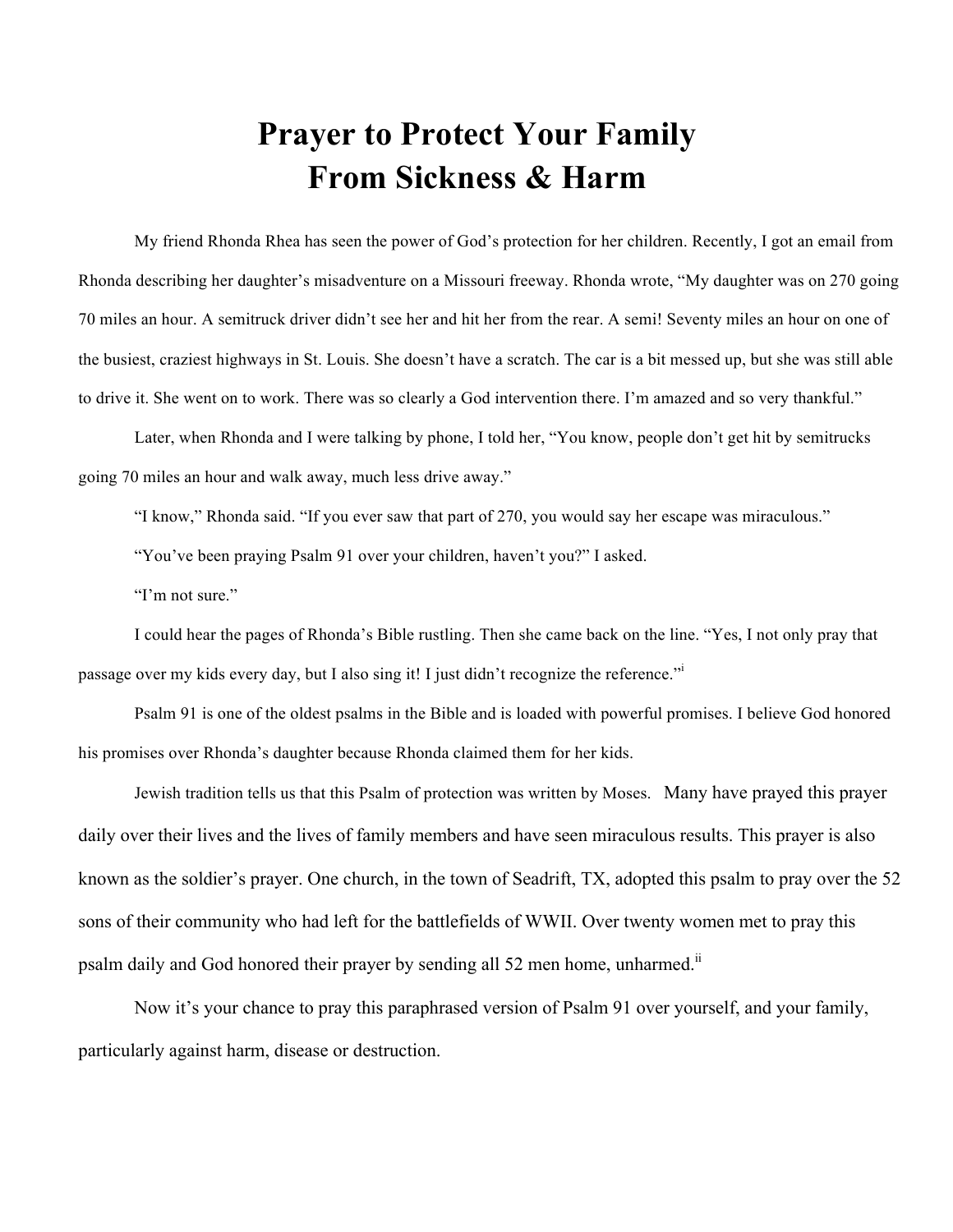## **Dear God,**

You are my refuge. I trust in you and I'm safe! You rescue me and *my family* from hidden traps; you shield me from deadly hazards. Your huge outstretched arms protect me and *my family* — and under your arms I'm perfectly safe because your arms fend off all harm. *My family* and I fear nothing —

- \* not wild wolves in the night,
- \* not flying arrows in the day,
- \* not disease prowling in the darkness,
- \* not disaster erupting at high noon.

Even though others succumb all around, drop like flies right and left, no harm will even graze me or *my family*. I and *my family* will stand untouched, watch it all from a distance, and watch the wicked turn into corpses.

Yes, because of you, GOD, MY refuge and my very own home, evil can't get close to me or *my family*; harm can't get through the door.

God has ordered his angels to guard me and *my family* wherever we go. If we stumble, the angels will catch us; their job is to keep us from falling. I and *my family* will walk unharmed among lions and snakes and kick young lions and serpents from the path.

God you say, "If you'll hold on to me for dear life, I'll get you out of any trouble. I'll give you the best of care if you'll only get to know and trust me."

God, I say I believe you and *am* holding on to you for dear life. As I get to know you more, I thank you for getting me and *my family* out of trouble. Thank you that you are giving me and *my family* the best of care.

God, you say, "Call me and I'll answer, I'll be at your side in bad times; I'll rescue you, then throw you a party. I'll give you a long life and give you a long drink of salvation!"

God, I say I *am* calling on you. Thank you for answering me and being at my and *my family's* side. Thank you for rescuing me and *my family*. I celebrate you. Thank you for giving me and *my family* long life and salvation.

**Note:** The prayer above is from the book *WhenYou Need a Miracle, How toAsk God forthe Impossible* by LindaEvansShepherd, and is here for the express purpose for the readers of this book to use and enjoy. Do not use/or publish this prayer beyond its intended purpose without direct<br>permission from Baker Publishing Group. To see more about the book, *When Yo* 

Other portions of the introduction to this prayer is from Praying God's Promises © Linda Evans Shepherd, 2018

To contact Baker Publisher Group about publishing this prayer, please contact:

Permissions Department Baker Publishing Group 6030 East Fulton Road Ada, MI 49301

In Jesus' name, Amen.

**<sup>©</sup> Linda Evans Shepherd When You Need a Miracle © 2012**